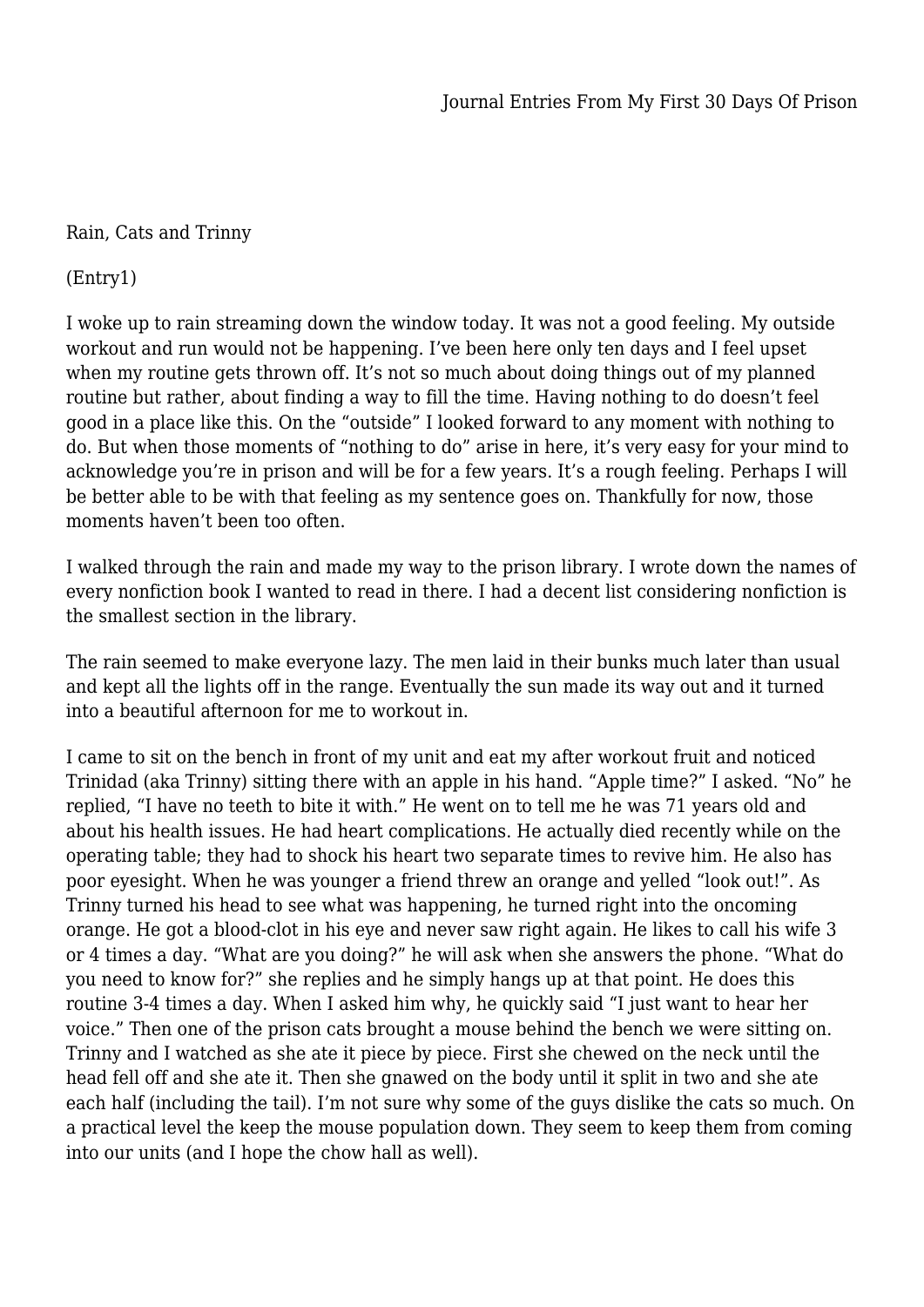There's a separate unit for RDAP inmates and they have a few more cats over there. One was following me and begging for pets. After a few minutes of petting, I picked her up and walked around a little. I appreciate these moments of warm feminine energy. The cats provide it more than anything else in here so far. It is comforting and a reminder of the tender softness that I hold within my self that is mostly repressed here in this environment.

## A Former Panther and Being Present

(Entry 2)

This morning I had a nice talk with Marvin in the library. We talked about everything from spirituality, what to do upon release, how lawyers don't understand the prison system, the lack of caring in the BOP (Bureau of Prisons), our backgrounds, and much more. I think he is one of my favorite people here. This morning he revealed to me that he was a member of the Black Panthers in the past. He joined in the mid sixties at the age of 13 in Philly. I wanted to ask him to help me with outlining my plan for my bid but I don't want to be too assertive. At least not while he's so new and still figuring out this place just like I am.

It's currently 8:40 pm and the skunk is outside my window; closer than it's ever been. It always seems to come about the same time every night. It's nice to sit and watch the wild animals move about in freedom. But it's strange to think about how their freedom is occurring here on the prison grounds day after day. They find meaning in the day to day of life on the prison camp grounds. They are just living in the moment. It seems that's where freedom can be found – in the present moment. But so often we run from the present. We are focused on the past or the future. That's what's behind so much of our fear, anxiety, anger, or depression . We don't accept the moment and simply be. We constantly seek a past or future thought or emotion to latch onto. We search for pain or happiness and completely bypass the peaceful contentedness of the present moment. The skunk arrives every night and seems engrossed in the present moment. The same as the deer I saw last night. She appeared as soon as I was done writing in here. She was about 60 feet away at the edge of the unit. I peered out my window in amazement. I've seen many deer before but I wasn't expecting to see any in prison. I saw several here already, but all far away on the hills beyond the track. This one was close. As she moved I stood watching with fascination. Each step was taken with such intention. The bending and movement of her leg and neck displayed a delicate form that seemed to require no thinking to execute; just simple existence. Her patience was graceful and admirable. Compared to the concrete boxes we were being stored in, she was a display of elegance and presence. The cold structure of the prison buildings were no match for her attention to the freedom to be found in the present